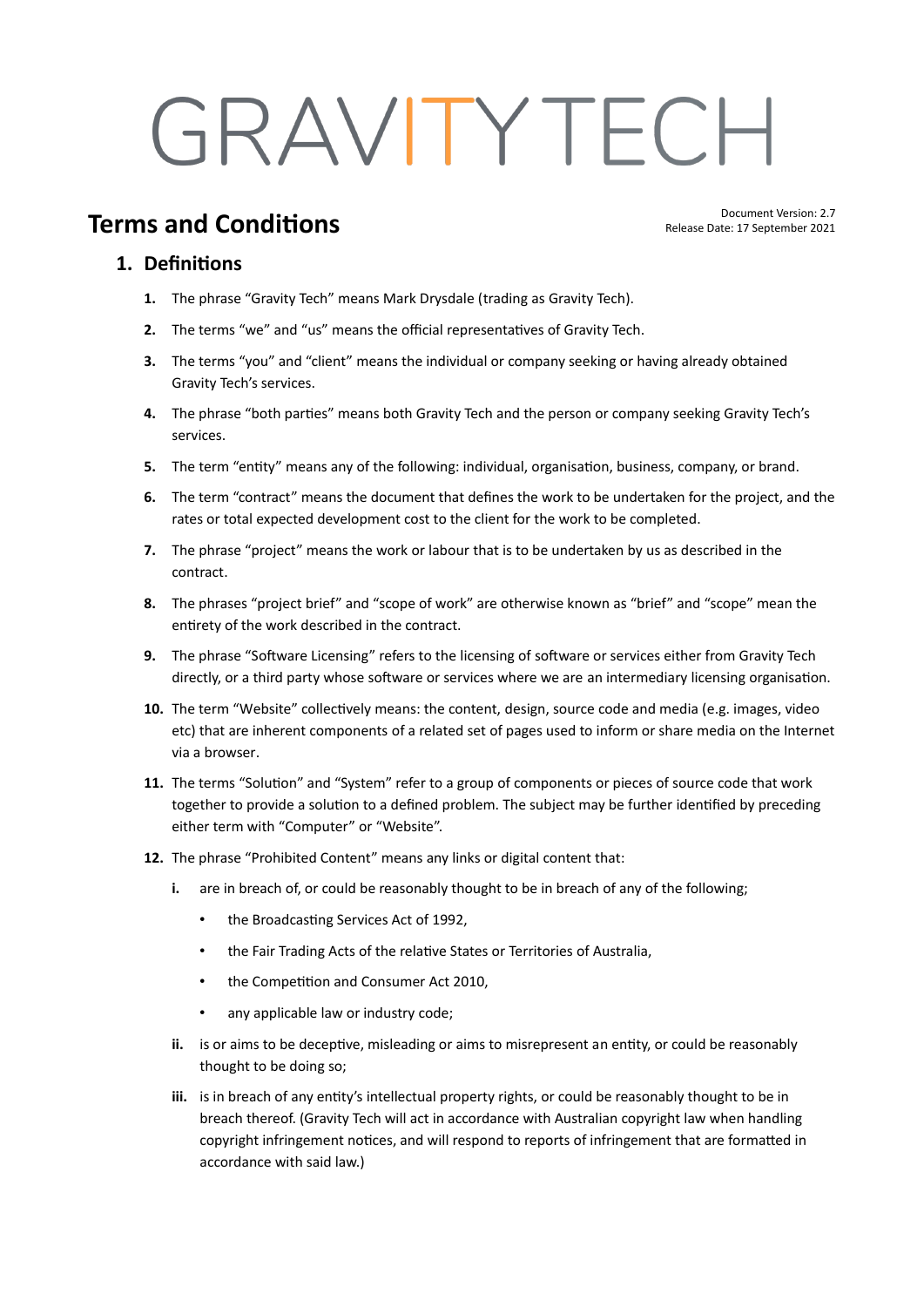- **iv.** is defined as the following, or links to the following: pirated software, unsolicited email sending systems, adult content, cracking or hacking related content, illegal materials, or material that is deemed to be detrimental to public health, public safety or public welfare.
- **13.** The terms "Sub-Contractor" and "Supplier" means any third party person or business that may be engaged by Gravity Tech to help deliver or supply services to the Client.

#### **2. Acceptance**

By accepting a quotation or otherwise agreeing to engage the services of Gravity Tech, you agree and accept the terms and conditions as described in this document.

### **3. Conditions**

- **1.** The terms and conditions noted within this document may be updated at any time, without prior notice.
- **2.** You may accept a quotation or otherwise agreeing to engage the services of Gravity Tech: verbally, by email, by providing initial payment or by returning the signing acceptance of a quotation. We reserve the right to request a specific acceptance type depending on the type of work required.
- **3.** All estimates and quotations are based on our understanding of your requirements and given time frame, and that any changes to the functionality – no matter how small – could incur additional costs. We will do our best to ensure we understand, we ask you do the same. Please take the time to clarify the important aspects of your requirements in your brief, to enable our estimate or quotation to be as appropriate as possible.
- **4.** It is the client's responsibility to ensure that we have included all requirements in the estimates, quotations or proposals and that we fully understand their requirements. The client is also required to provide us with a clear understanding of the project brief, which include concepts such as:
	- **i.** project guidelines;
	- **ii.** business rules;
	- **iii.** information flow;
	- **iv.** special attributes or functionality requirements.

If the above detail (or similar) are not provided or adequately communicated, we will proceed with our understanding of the requirements given and quote or complete work accordingly.

- **5.** Any discrepancy in quotation total; estimate total; time frame; website or project functionality arising from unclear requirements will not be borne by Gravity Tech.
- **6.** If additional work is required to change a website or other project to meet a previously unrecognised requirement, then additional fees will occur.
- **7.** We will make every effort to complete each project or updates in the advised time frame. By accepting these terms, you recognise that reasonable delays can be expected if the scope of work is redefined, modified (as noted in, but not limited to the sub points in section 3.4) or provision of content by the client is delayed.
- **8.** Any delay on the client's side may delay the project and extend the delivery date beyond the projected time frame. Additionally, it is possible that this may also incur additional costs to be borne by the client.
- **9.** Any changes to an already completed task or section of a project will attract an additional charge. This includes, but isn't limited to, sections of projects such as: functionality; design; programming; and construction.
- **10.** The client agrees to co-operate with the representatives of Gravity Tech to enable us to provide the service or services that have been requested.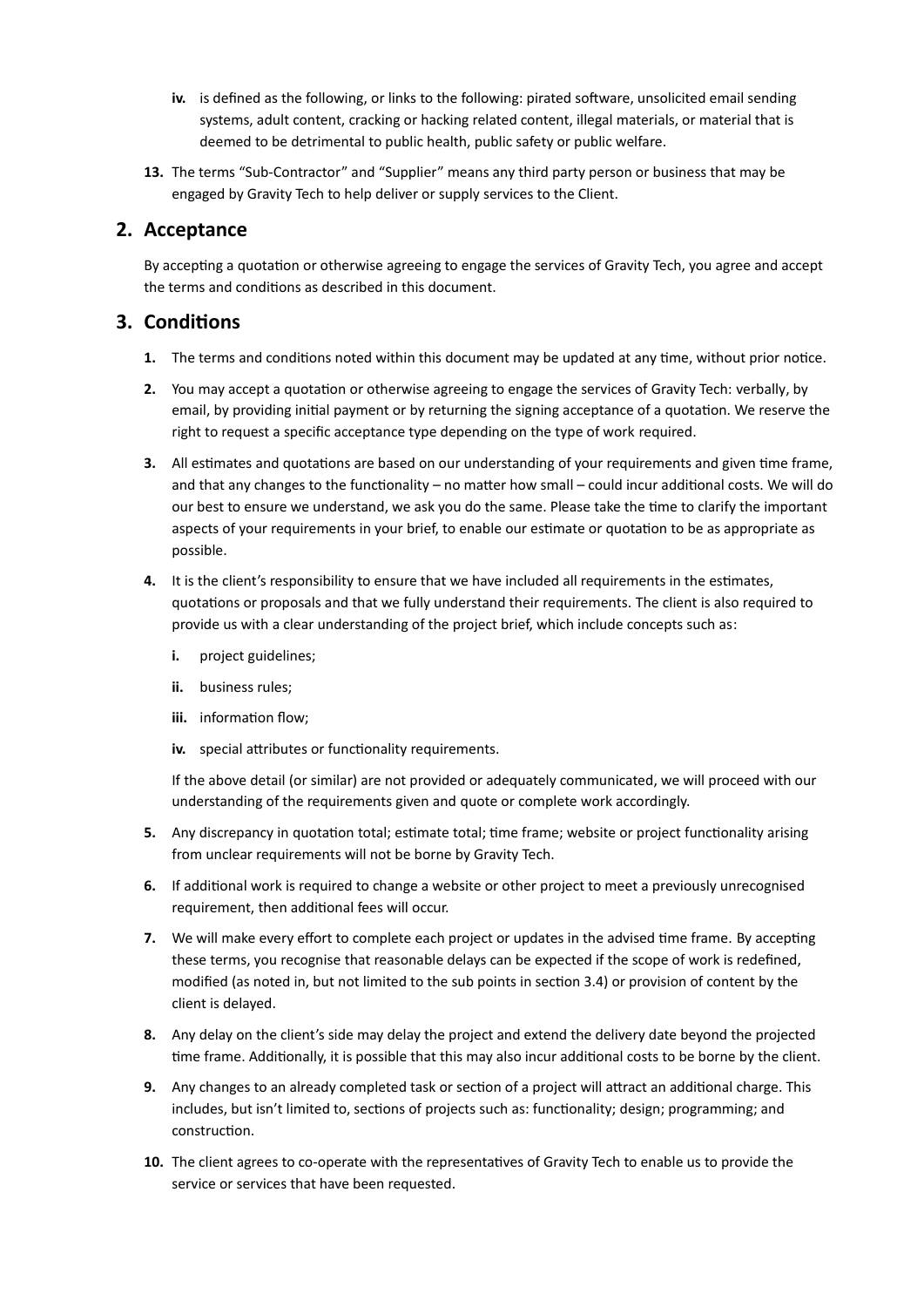- **11.** In the course of work, there is the potential to break or temporarily disconnect services, physical computing devices or network devices. Items such as (but not limited to): plastic components or connectors, cabling, network connectivity, server connectivity, website connectivity and email connectivity could be affected during the process of the works. You agree not to hold us responsible for any such breakages, financial loss or other loss should these events occur.
- **12.** Each task is assigned limited man-hours. If there are minor changes that arise during development; and there are remaining unused hours; there may be the opportunity to absorb these changes within the allocated hours. This will be decided on a case-by-case basis, and no guarantee is made that this is possible.
- **13.** Any bugs (programming errors or oversights) reported during or just after the completion of the project will not attract additional charges – provided that they do not represent a change in project scope or direction for the project. Furthermore, this does not include limitations of third party software or third party platforms. However, every effort will be made to overcome limitations discovered during development, within the time frame allocated.
- **14.** Should limitations in a third party platform or piece of third party software threaten to impact the projected time frame or final cost, we will communicate this with you to seek your input into the solution.
- **15.** Any modifications requested during the development will incur additional charges. Modifications requested after the final acceptance of a project will be treated as updates. All additional work, over and above the original estimates will be charged separately.
- **16.** Under no circumstances will Gravity Tech be liable for any additional costs or delays caused by change in the project brief or scope of work.
- **17.** All relevant information, content and any related materials needed to undertake the project are to be provided prior to the official start date. Any delay in receiving this content or material will delay the expected start date and therefore also delay the expected delivery date. In cases where there is a sizeable delay in provision of required information, content or materials you may forfeit your place in our schedule and your start date will need to be rescheduled.
- **18.** Our websites and web applications are tested on PCs and include recent versions of following browsers: Firefox, Chrome, Brave, & Edge. We also test in iOS Safari. It is important that you test the project with us to flush out any oddities. (If you require any other specific browser testing to be done, please let us know prior to the beginning of the project.)
- **19.** If your website or web application is not hosted with Gravity Tech, all additional man-hours required to put the project live are an extra cost that aren't included in our quotations or estimates. These hours will be charged separately. We will endeavour to complete this as swiftly as possible.
- **20.** Websites and applications intended for general public access will be designed to be deployed on commercial grade web servers on appropriate commercial grade networks. If you intend to host them within a residential or local based network, then the website may not perform as well as expected.
- **21.** Depending on the project requirements, there may be various third party components used. These third party components may include, but are not limited to:
	- **i.** Frameworks;
	- **ii.** Payment Gateways;
	- **iii.** Plug-in licenses.
- **22.** We will do our best to include these costs in the quotation or estimate. However, as noted above, any unforeseen limitations of third party components are beyond our control.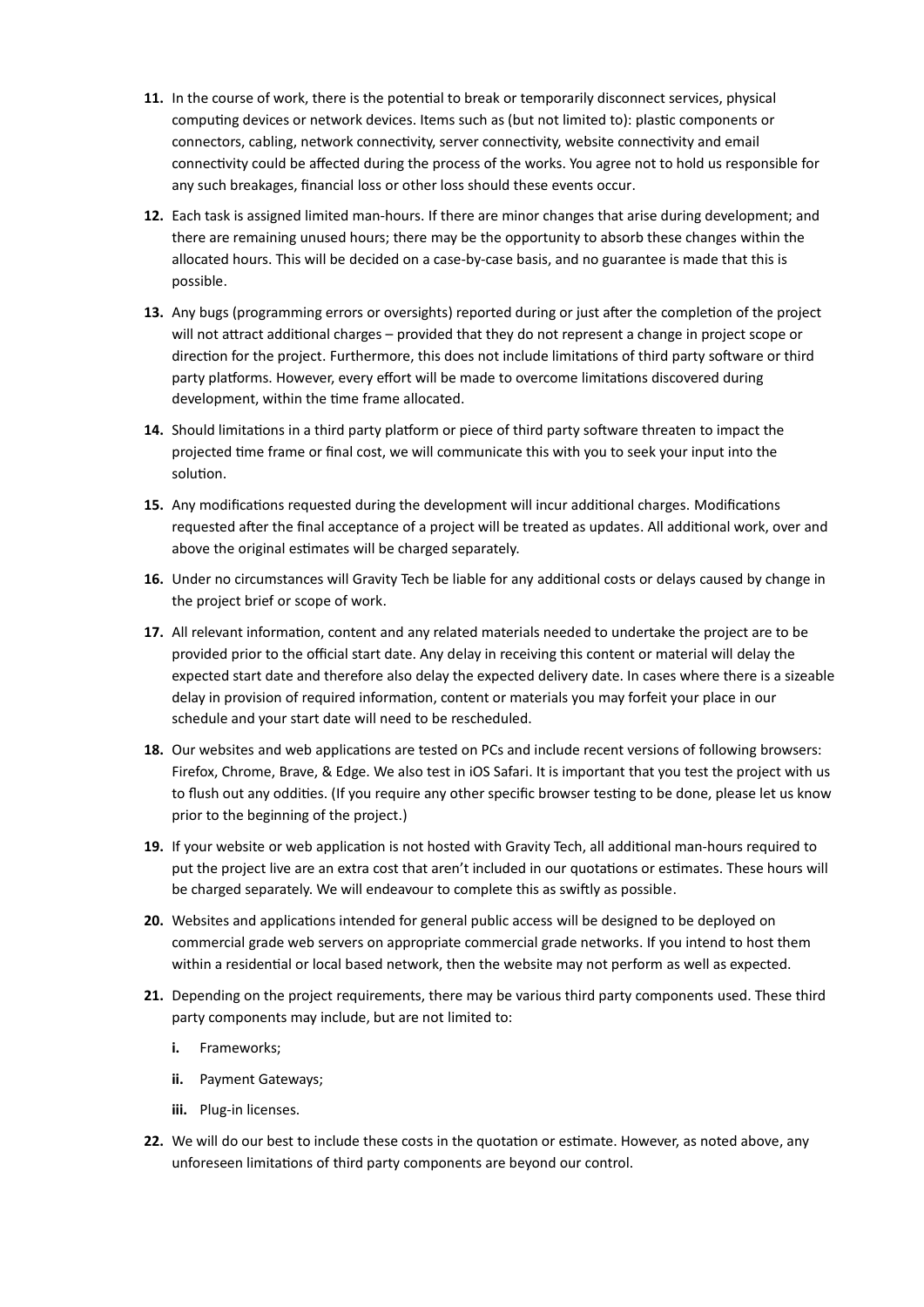- **23.** Unless otherwise stated:
	- **i.** Payments for projects over \$5,000 may be split into four 25% instalments. The 25% deposit, two 25% part way progress payment and the final 25% completion payment;
	- **ii.** Projects less than or equal to \$5,000 will require a 50% deposit.

The completion payment is required before release or deployment of the website or application.

- **24.** The source code that Gravity Tech produces will remain copyright of Gravity Tech. The intellectual property may be licensed to you at an additional cost.
- **25.** Once all outstanding invoices and accounts between you and Gravity Tech are settled, you are permitted to do the following with websites or application development projects:
	- **i.** Use the source code for the purpose it was intended;
	- **ii.** Modify the source code for extension, addition or re-use with the express purpose of further development for the specified client or subsequent owners of that legal entity.

This will under no circumstance permit:

- **i.** Re-selling;
- **ii.** Duplication;
- **iii.** Modification for any purpose other than as detailed above;

Items excluded from this clause are:

- **i.** Third party source code;
- **ii.** Client supplied source code;
- **iii.** Elements or items that are not source code (e.g. media, website design or individual design elements).
- **26.** Maintenance contracts are available, however future changes to the third party provider's rules or policies could affect our ability to effectively provide this service. If this ever occurs, we will take appropriate and reasonable measures to support you to the best of our abilities.
- **27.** Unless a maintenance contract is entered into, Gravity Tech takes no responsibility for the routine updates associated with any open source product (e.g. WordPress, Joomla or Drupal etc). Outside of a maintenance contract, it is client's responsibility to attend to all updates for any and all components and third party software. We also suggest that you to take regular back-ups for both peace of mind and to avoid the possibility of lengthy disruptions.
- **28.** Clients of Gravity Tech using our proprietary built systems will be contacted on a case by case basis should any issues affecting the security or functionality of the system come to our attention. Any updates or changes will be quoted on as either a total price or hourly rate. If the system is covered by a maintenance contract, then some or all of the cost may be covered; the remaining portion will be invoiced after discussion with the client.
- **29.** Gravity Tech may elect to resolve issues provided for in point 3.28 above without charge to the client. Should we elect to do this, you acknowledge that this does not set a precedence for future updates or fixes of any kind to be attended or resolved to without additional charge.
- **30.** Clients accept that at times there could be unforeseen circumstances that will delay the development process. The client agrees not to penalise Gravity Tech for any genuine delay.
- **31.** Domain registration, renewal or transfer charges are not included as a part of any project, quotation or estimate unless mentioned otherwise. Prices can be made available upon request.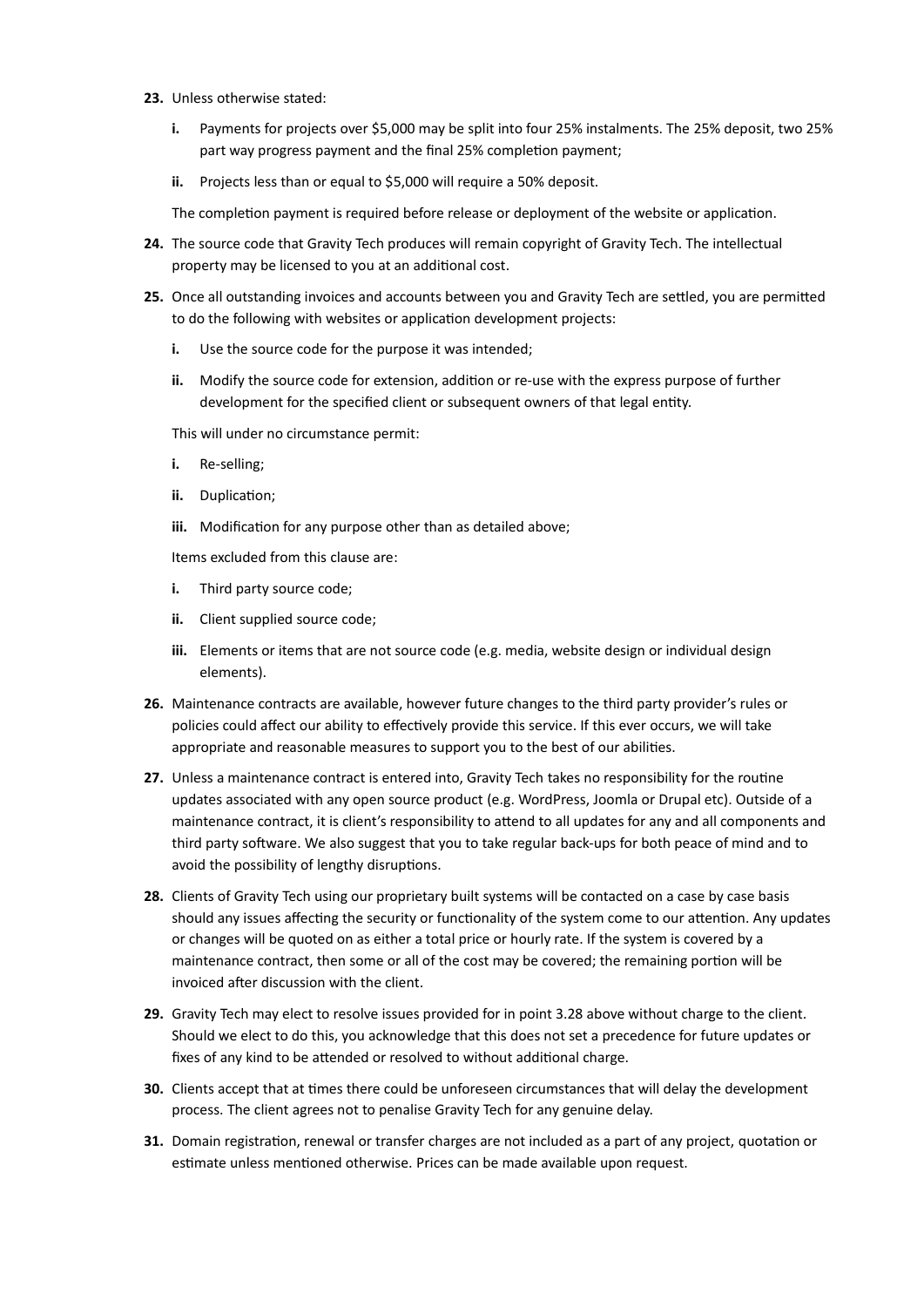- **32.** Hosting charges are not included in the quotations unless mentioned otherwise. An appropriate hosting solution can be delivered as required. Hosting Fees may be available on Gravity Tech website, or can be made available by request.
- **33.** By accepting these terms, you agree to ensure that any hosting service assigned to you by Gravity Tech will not be used for illegal or illegitimate purposes including, but is not limited to:
	- **i.** transmitting or storing Prohibited Content,
	- **ii.** selling or storing illegal goods or services,
	- **iii.** hacking, breaching, circumventing any security or authentication measures,
	- **iv.** bypassing any limits imposed on the hosting service,
	- **v.** generating or transmitting spam emails.

Any hosting service account that is found to be engaging in such activities will be suspended. Gravity Tech reserves the right to terminate the offending account at any time.

- **34.** In the case that clients decide to organise their own hosting, Gravity Tech should be consulted before finalising your hosting agreement so that we can ensure that it meets the requirements of the technology used for the development. Please note that we will require full access with hosting support for testing and deploying the project. Gravity Tech will not be liable for any delays or errors caused by direct or indirect actions of the selected third party hosting company.
- **35.** Unless otherwise agreed in writing, all outstanding invoices and dues must be settled prior to:
	- **i.** the release of the project;
	- **ii.** granting access to any relevant hosting control panel;
	- **iii.** transfer of a website or application away from Gravity Tech's hosting service.
- **36.** Notwithstanding any other provision in the agreement, in consideration of the client entering into this agreement with Gravity Tech; upon full payment of any outstanding invoices, Gravity Tech will grant an unconditional license to the client to reproduce, publish, communicate, use, modify, vary, or otherwise deal with the graphics, text and images that are used in the final project. This excludes any and all retained intellectual property relating to the project or production thereof, which includes digital strategies, source code, database structures, scripts, forms and functionalities.
- **37.** Gravity Tech will not be held responsible if:
	- **i.** Software Licensing expires or are not re-licensed due to non-payment or late payment.
	- ii. a domain registration expires due to non-payment or late payment.

Additionally, all payments for domain registrations must be made at least five (5) working days before the domain expiry date. We will do the best we can to ensure the registration does not lapse in cases where this has not happened, however, the responsibility of the payment remains solely with the client.

**38.** Most communication is carried out via email. It is the client's responsibility to ensure we have the most up to date and relevant email addresses.

#### **4. Payment Terms**

- **1.** All prices are quoted without GST and are in Australian Dollars (AUD) unless otherwise noted.
- **2.** All payments should be paid prior to the due date noted on the invoice. Where the due date is not noted, then the invoice due date will be deemed to be seven (7) days from the invoice's date of issue. If the due date passes, the invoice will be deemed as an outstanding invoice.
- **3.** As per section 3.35, final payments are required before release of any project, hardware or system.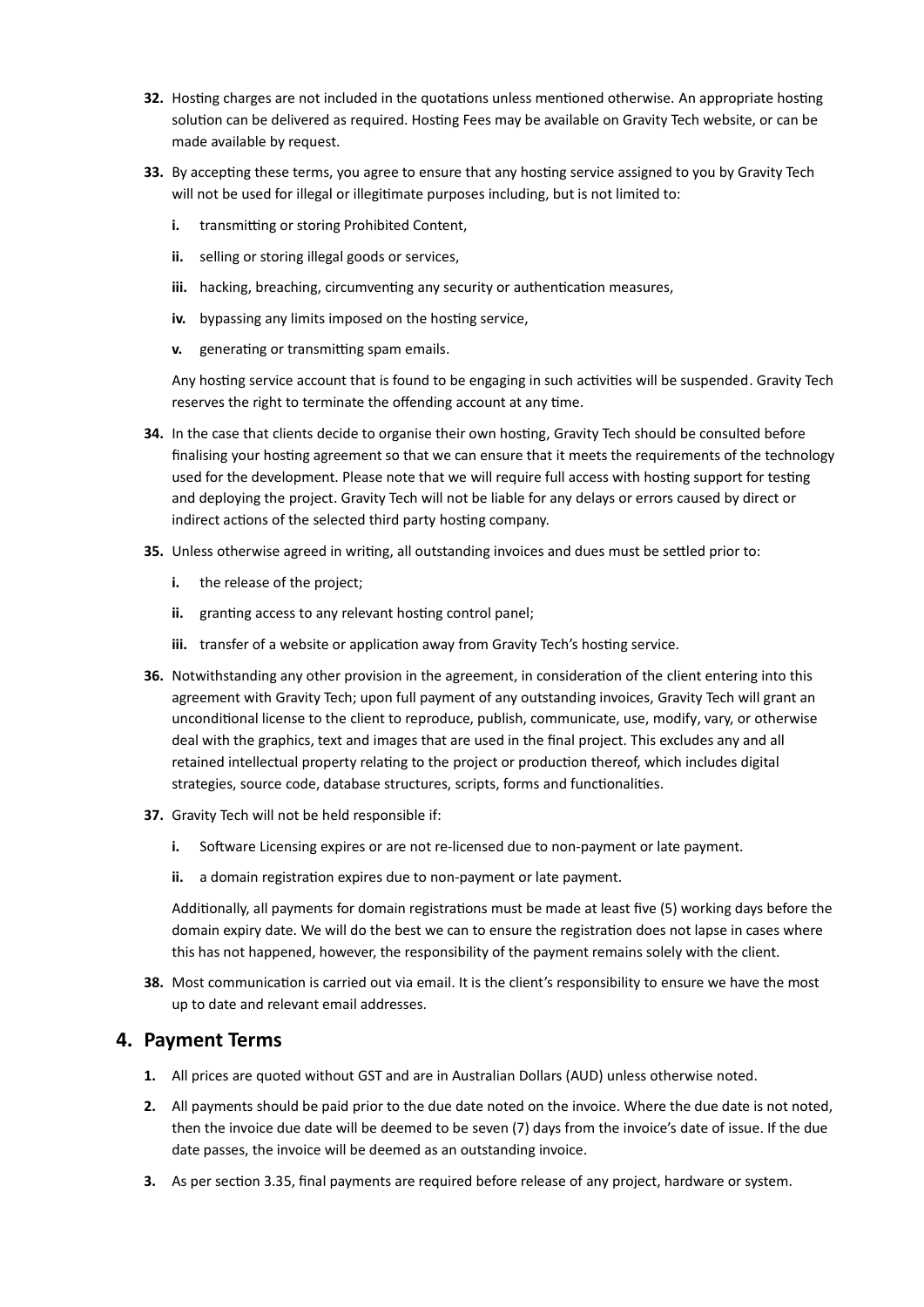- **4.** We reserve the right to charge late fees for payments that exceed the due date or that pass seven (7) days past the invoice's date of issue (as noted in section 4.2). Unless otherwise communicated in writing:
	- **i.** late fees for programming, web development or infrastructure projects will be calculated at 2% of the project cost (compounded monthly) and shall accrue per calendar month until the day outstanding amount is paid;
	- **ii.** late fees for Software Licensing will be calculated at 2% of the invoiced amount (compounded monthly) and shall accrue per calendar month until the day outstanding amount is paid;
	- **iii.** late fees for System Analysis or System Design projects will be calculated at 2% of the invoiced amount (compounded monthly) and shall accrue per calendar month until the day outstanding amount is paid;
	- **iv.** all late payments will also attract an additional administration fee of \$20.00 per month.

Commencement of these additional amounts will be added to the account once the due date has past. Gravity Tech may elect to waive all or part of these late fees. Should we elect to do this, you acknowledge that this does not set a precedence for any future late payment.

- **5.** Should the date exceed the invoice due date by 28 days, the outstanding amount may be referred to a debt collection agency, unless a payment plan or other suitable agreement is reached between Gravity Tech and the client. By accepting these payment terms, you agree that Gravity Tech will not be liable for any costs or charges associated with the recovery of the outstanding amount, and that all charges related to the recovery of the outstanding amount (debt collection agency fees, administration fees, legal fees, etc) will paid by the client.
- **6.** Certain costs are non refundable. These include, but are not limited to: domain name registrations and renewals, and used portions of:
	- **i.** Software Licensing,
	- **ii.** hosting,
	- **iii.** purchase of computing / computer parts or systems (that have been opened, or cannot otherwise be returned).
- **7.** Certain charges are to be payable in advance. These include, but are not limited to:
	- **i.** Software Licensing,
	- **ii.** domain name registrations,
	- **iii.** hosting,
	- **iv.** purchase of computing / computer parts or systems,
	- **v.** deposits for projects.

#### **5. Disputes, Liabilities and Indemnities**

- **1.** Gravity Tech reserves the right to refuse service or cease service to any individual, group or business.
- **2.** Failure by Gravity Tech to insist upon or enforce strict adherence to any part of this agreement shall not be deemed as a waiver of the relevant section(s), nor shall not be deemed as a waiver against any future breaches of the term or condition.
- **3.** Under no circumstances will Gravity Tech be liable for consequential damages of any nature arising from the use or application of any material provided by us, or alleged to be not provided at all.
- **4.** The limitation of liability in any event for Gravity Tech or individuals officially representing Gravity Tech is limited to the total value of the contract or project.